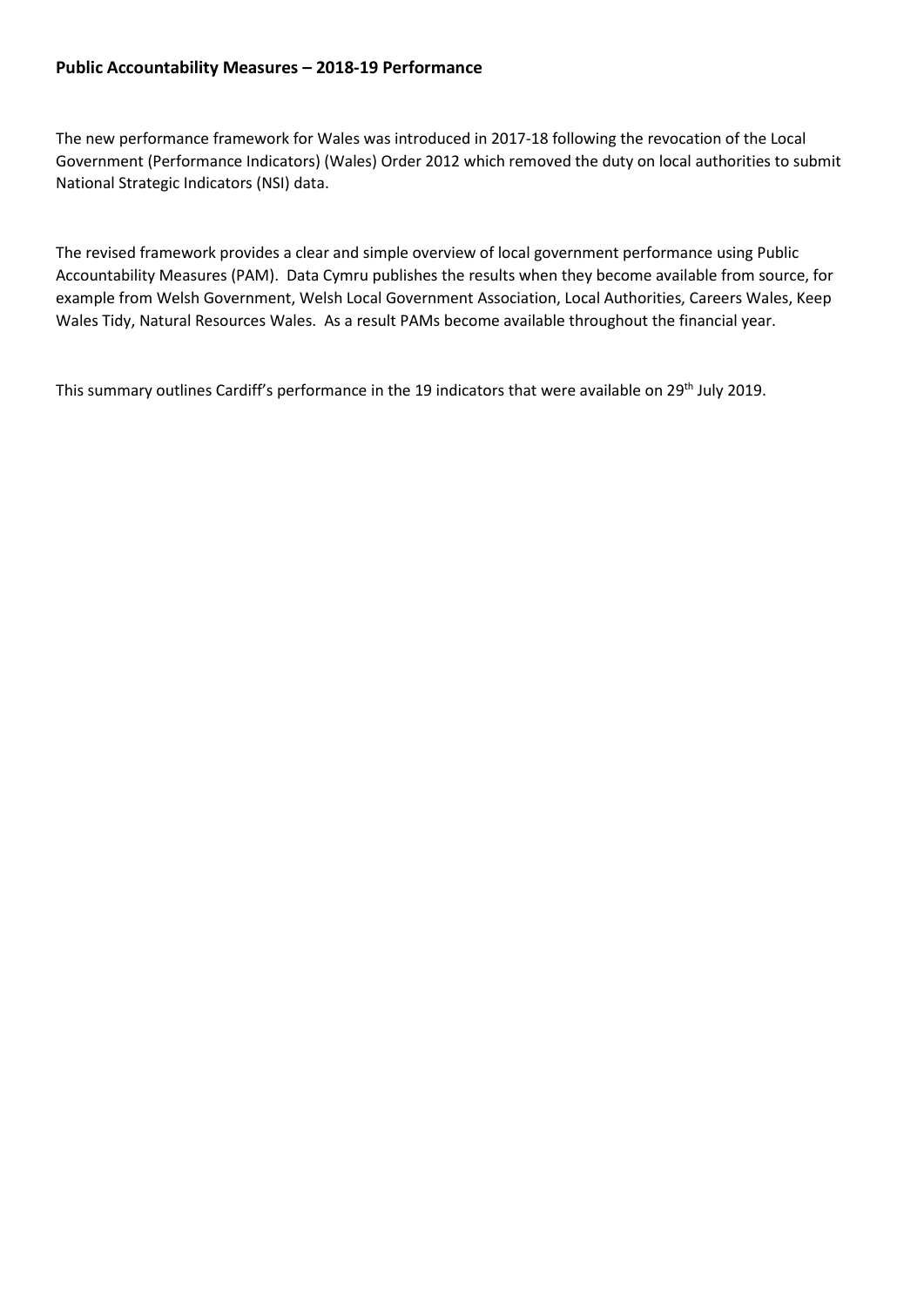| Reference | <b>Measures</b>                                                                           | 2017-18<br>Outturn | 2018-19<br><b>Target</b> | 2018-19<br>Outturn | <b>Wales</b><br>Average | <b>Target</b><br>Met        | <b>Trend</b>    | Cardiff's<br>Rank                 |
|-----------|-------------------------------------------------------------------------------------------|--------------------|--------------------------|--------------------|-------------------------|-----------------------------|-----------------|-----------------------------------|
|           |                                                                                           |                    |                          |                    |                         |                             |                 | Out of 22<br>local<br>authorities |
| PAM/001   | Number of working days lost<br>to sickness absence per<br>employee                        | 11.3               | 9.5                      | 11.5               | 10.5                    | <b>Target</b><br>not<br>met | <b>Declined</b> | 19                                |
| PAM/032   | Average Capped 9 Score<br>(Year 11)                                                       | <b>New</b>         | 370                      | 366.0              | 349.5                   | <b>Target</b><br>not<br>met | New             | 3                                 |
| PAM/007   | Pupil attendance in Primary<br>schools                                                    | 95.0%              | 95.2%                    | 94.8%              | 94.6%                   | <b>Target</b><br>not<br>met | <b>Declined</b> | $\overline{7}$                    |
| PAM/008   | Pupil attendance in<br>Secondary schools                                                  | 94.2%              | 94.5%                    | 94.0%              | 93.9%                   | <b>Target</b><br>not<br>met | <b>Declined</b> | 10                                |
| PAM/046   | Year 11 leavers not in<br>education, training or<br>employment (NEET)                     | <b>New</b>         | New                      | 1.7%               | 1.6%                    | New                         | New             | 14                                |
| PAM/010   | Streets that are clean                                                                    | 94.3%              | 90.0%                    | 91.0%              | 94.0%                   | <b>Target</b><br>met        | <b>Declined</b> | 19                                |
| PAM/035   | Average days taken to clear<br>Fly-tipping incidents                                      | New                | 3                        | 1.1                | 2.2                     | <b>Target</b><br>met        | New             | 3                                 |
| PAM/020   | Principal A Roads that are in<br>overall poor condition                                   | 3.7%               | 5.0%                     | 3.5%               | 3.9%                    | <b>Target</b><br>met        | Improved        | 10                                |
| PAM/021   | Principal B Roads that are in<br>overall poor condition                                   | 5.6%               | 7.0%                     | 4.7%               | 4.5%                    | <b>Target</b><br>met        | Improved        | 13                                |
| PAM/022   | Principal C Roads that are in<br>overall poor condition                                   | 6.0%               | 7.0%                     | 5.8%               | 14.0%                   | <b>Target</b><br>met        | Improved        | $\overline{7}$                    |
| PAM/023   | Food establishments which<br>are 'broadly compliant' with<br>food hygiene standards       | 92.7%              | 93.0%                    | 94.5               | 95.7%                   | <b>Target</b><br>met        | Improved        | 16                                |
| PAM/012   | Households successfully<br>prevented from becoming.<br>homeless                           | 72.9%              | 70.0%                    | 76.5%              | 67.9%                   | <b>Target</b><br>met        | Improved        | $\overline{2}$                    |
| PAM/013   | Empty private properties<br>brought back into use                                         | 1.3%               | 2.8%                     | 3.7%               | 4.6%                    | <b>Target</b><br>met        | Improved        | 12                                |
| PAM/015   | The average number of<br>calendar days taken to<br>deliver a Disabled Facilities<br>Grant | 178.6              | 190.0                    | 188.4              | 207.3                   | <b>Target</b><br>met        | <b>Declined</b> | 6                                 |
| PAM/037*  | Average days to complete<br>repairs                                                       | New                | New                      | 23.0               | 15.1                    | New                         | New             | 11                                |
| PAM/039*  | Rent lost due to properties<br>being empty                                                | New                | 2.0%                     | 1.6%               | 2.1%                    | Target<br>met               | New             | 5                                 |
| PAM/018   | Planning applications<br>determined in time                                               | 90.6%              | 60.0%                    | 90.9%              | 88.0%                   | <b>Target</b><br>met        | Improved        | 9                                 |
| PAM/019   | Planning appeals dismissed                                                                | 81.2%              | 65.0%                    | 68.4%              | 67.6%                   | <b>Target</b><br>met        | <b>Declined</b> | 11                                |
| PAM/017   | Number of visits to leisure<br>centres per 1,000<br>population                            | 7,729.5            | 7,884.0                  | 7,829.3            | 9,258.6                 | <b>Target</b><br>not<br>met | Improved        | 19                                |

\**Only 11 Local Authorities out of 22 have Housing Stock*